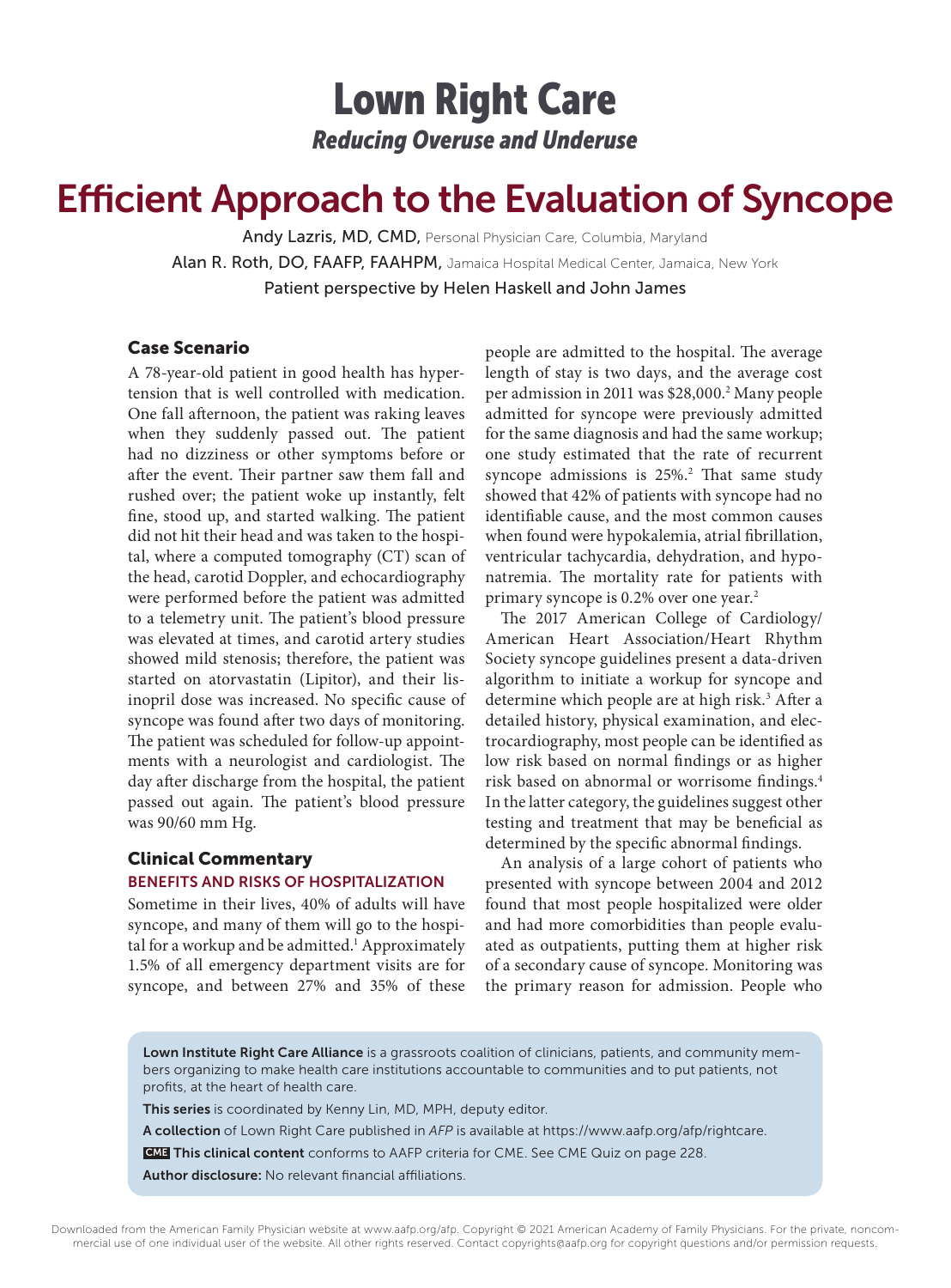were hospitalized had a far higher 30-day and one-year mortality rate than those not hospitalized, which was likely related to their underlying diseases. Most causes of death in this cohort were unrelated to syncope.5 Hospitalization did not increase the chances of finding a life-threatening arrhythmia or a cause of syncope that was imminently dangerous. People admitted to the hospital were more likely to have nonfatal arrhythmias and nonarrhythmic causes of syncope identified earlier, without any change in mortality.<sup>6</sup>

Although most hospital admissions for syncope do not lead to the identification of an immediately life-threatening cause, hospitalization leads to more adverse events. One study found that 7.4% of people with syncope experienced a serious adverse event within 30 days if they were hospitalized, and 3.2% if not hospitalized.<sup>7</sup> In a cohort of people at low risk who were admitted for syncope, 15% experienced adverse events in the hospital, including delirium, transfusion errors, falls, hypoglycemia, and medication errors. A total of 32% of people admitted to the hospital had unrelated incidental findings, leading to more testing and specialist referrals. Overall, patients who were admitted had an average of 11 diagnostic tests during their admission.<sup>8</sup>

#### TESTING IN THE HOSPITAL

The most common tests in people hospitalized for syncope are CT scan of the head, echocardiography, carotid Doppler, and cardiac monitoring. In one study, 76% of patients had a head CT scan, 69.7% had echocardiography, and 33%, had carotid Doppler.9 These tests were found to increase the total cost of hospitalization and the length of stay. The total cost of hospitalization for syncope among Medicare recipients is \$2.4 billion per year<sup>9</sup>; therefore, the question is whether this testing helps uncover causes of syncope that are life-threatening or cannot be discovered in the outpatient setting.

A head CT scan is the most widely ordered test for syncope, but it rarely uncovers a cause. According to a Choosing Wisely recommendation from the American College of Emergency Medicine, the risks of a head CT scan outweigh the benefits in most cases of syncope, and it should not be ordered routinely in the absence of a head injury or signs of a stroke.10 However, a large meta-analysis found that up to twothirds of patients presenting with syncope had a CT scan of the head.11 The diagnostic yield of

those scans was 1.1% in the hospital and 3.8% in the emergency department, with most abnormal findings occurring in people with neurologic signs, trauma, or old age or in those using anticoagulants.<sup>11</sup>

Echocardiography is performed on 39% to 91% of people who present with syncope.12 The diagnostic yield of echocardiography in someone with normal history, examination, and electrocardiogram findings approaches zero; the cost per abnormality found is \$60,000 to \$132,000, and many of these abnormalities are not related to the cause of syncope and are not life-threatening.<sup>12</sup> In people with abnormal electrocardiogram or cardiac examination findings, 29% of echocardiogram findings are abnormal; however, many of these tests do not reveal the cause of syncope and have been abnormal in the past.<sup>12</sup> In people without cardiac risk factors who have an abnormal echocardiogram result, most have preexisting abnormalities or abnormalities that are not considered causative of syncope.13

Carotid ultrasonography is also commonly performed, despite clear guidelines from Choosing Wisely and other groups to limit its use. The American Academy of Neurology recommends against performing imaging of the carotid arteries for simple syncope in patients without other neurologic symptoms.14 Carotid ultrasonography is performed in approximately one out of six patients enrolled in Medicare who present with simple syncope (i.e., syncope with a negative initial workup and no worrisome signs or symptoms) and no neurologic signs, at an estimated cost of \$33 million to \$49 million annually.14 Even when carotid ultrasonography shows an abnormality, it is rarely diagnostic for syncope and seldom leads to a change in treatment.<sup>14</sup> Between 1% and 4% of syncope cases are attributable to neurologic causes, and in almost all cases, patients present with neurologic signs and symptoms.15 According to the American Academy of Neurology, carotid ultrasonography should be reserved for people with focal weakness, signs of stroke, or carotid bruits.14

One of the primary reasons for hospitalization due to syncope is continuous telemetry. Few studies have demonstrated any mortality benefit, and people hospitalized for syncope typically do not have better survival rates from arrhythmia than those not hospitalized. One study demonstrated that in-hospital telemetry found significant arrhythmias in people with syncope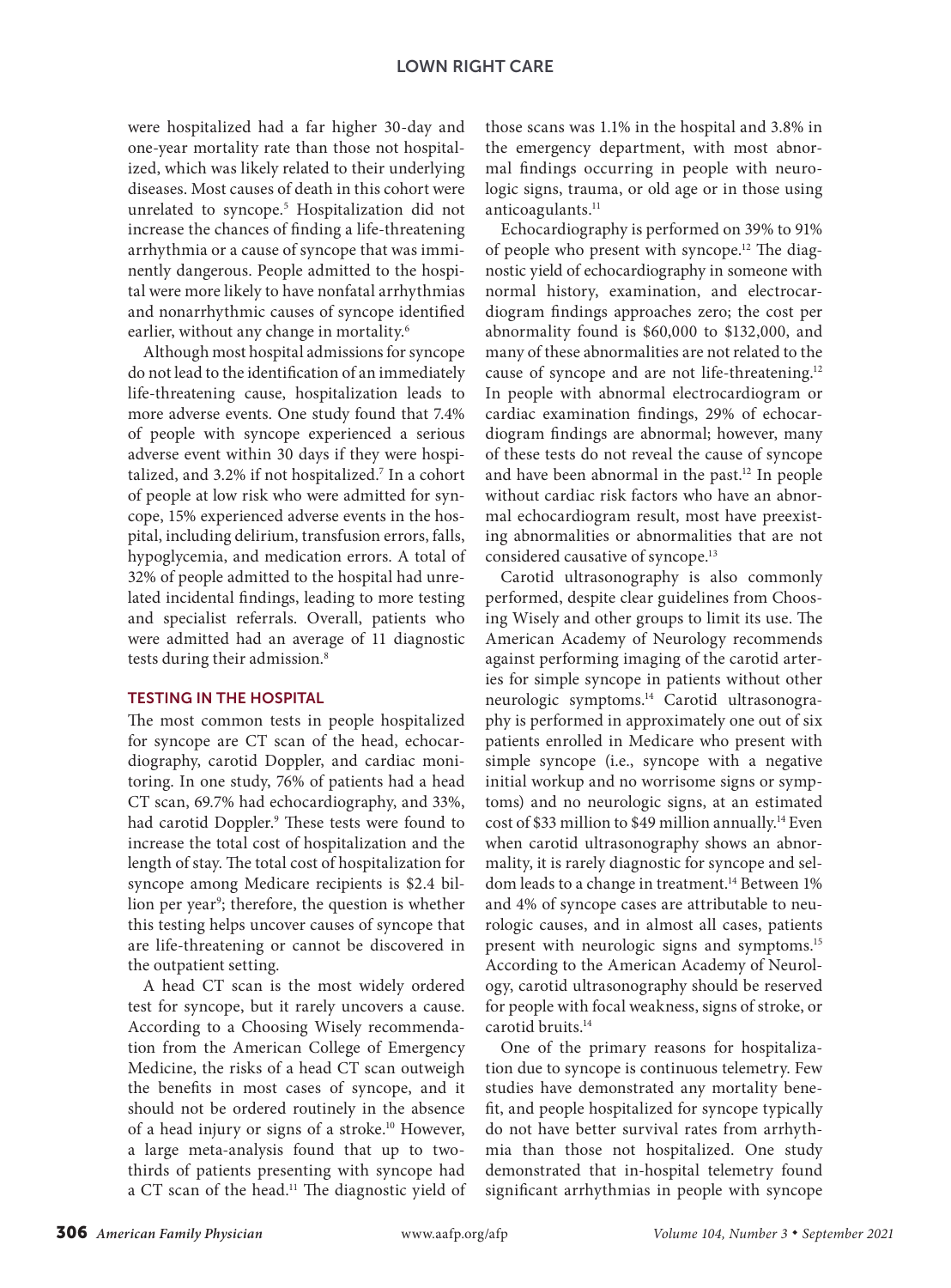#### LOWN RIGHT CARE

who were older than 86 years or who presented with pulmonary edema. Telemetry revealed the cause of syncope in 17.6% of these patients, and 14.6% were transferred to the coronary care unit because of atrioventricular block or extreme bradycardia. However, even in this high-risk cohort, no one died from the arrhythmia, and monitoring had no demonstrable survival benefit.<sup>16</sup>

The in-hospital workup of syncope does not improve prognosis and may lead to more adverse consequences than if the workup was performed as an outpatient. Many of the diagnostic tests ordered in the hospital add to cost and clinical burden without reducing the risk of death. There is no evidence that performing necessary tests in the hospital provides any benefit compared with performing the same tests out of the hospital. Risk stratification tools have been validated to predict who needs more thorough follow-up after a syncope event,<sup>17,18</sup> but the data indicate that even people at high risk do not necessarily benefit from hospitalization.

## Patient Perspective

*The dry recitation of the hospital's response to this patient's syncope reads like a primer for overuse. Our experience corroborates that extensive testing is a typical response to syncope, but it is largely ineffective and may cause harm. As patient advocates, we hear harrowing stories of overdiagnosis, misdiagnosis, and straight-out errors following syncope. One of the worst is very personal, involving a 19-year-old college student who experienced syncope while running in hot conditions.19 A blood test and electrocardiogram in the emergency department showed mild hypokalemia and a prolonged QT interval. During five days of evaluation in the hospital, the patient had more noninvasive tests, a cardiac catheterization, and an electrophysiology test with no clear findings. The patient's low potassium was never corrected, there was no warning to stop running, and the patient was given a clean bill of health. Three weeks after discharge, while running alone on the college campus, the student experienced a second syncope episode that was fatal.*

*Although the consequences were thankfully less dire, we have also experienced the two-day \$28,000 workup for syncope—twice, with older family members who were later determined to have had known reactions to common drugs.*

*These examples illustrate two patterns in patient reports of their treatment after syncope. One is the* 

*underrated role of prescription drug adverse effects, a common and often poorly understood cause of syncope and presyncope symptoms. The primary care physician who knows the patient's history and medication list is in the best position to assess and adjust for possible medication-related effects. The other pattern is the misdiagnosis of long QT syndrome, which was due to potassium depletion in the college student, and greatly increases the risk of sudden cardiac death. Although it is relatively rare, long QT syndrome is often misdiagnosed. Our experience as patient advocates suggests that this may especially be the case in younger women, whose symptoms may sometimes be dismissed as psychiatric in origin.*

*Understanding that evaluation of syncope may be a complex undertaking, we support the emphasis on checking electrolyte levels and electrocardiogram results, especially in patients who experience syncope while exercising or working in hot conditions. Using a shared decision-making tool for syncope may empower the patient and improve timely and effective communication with the clinician or primary care physician.*<sup>20</sup>

## Resolution of Case

The patient followed up with their primary care physician, who reduced the lisinopril back to the previous dose and discontinued the atorvastatin due to lack of evidence of benefit.<sup>21</sup> The patient's partner, who also came to the appointment, told the doctor that the patient had not been eating lunch lately and experienced more dizziness later

## TAKE-HOME MESSAGES FOR RIGHT CARE

Syncope is a common cause of hospital admissions despite little evidence of benefit and a low overall mortality.

A targeted history, physical examination, and electrocardiography can help stratify the risk of patients with syncope and guide the workup.

Using a shared decision-making tool for syncope may empower the patient and improve timely and effective communication.

Most diagnostic tests currently performed for syncope (computed tomography scan of the head, echocardiography, carotid ultrasonography, and in-hospital cardiac monitoring) have not been found to improve outcomes unless specifically indicated based on the initial evaluation.